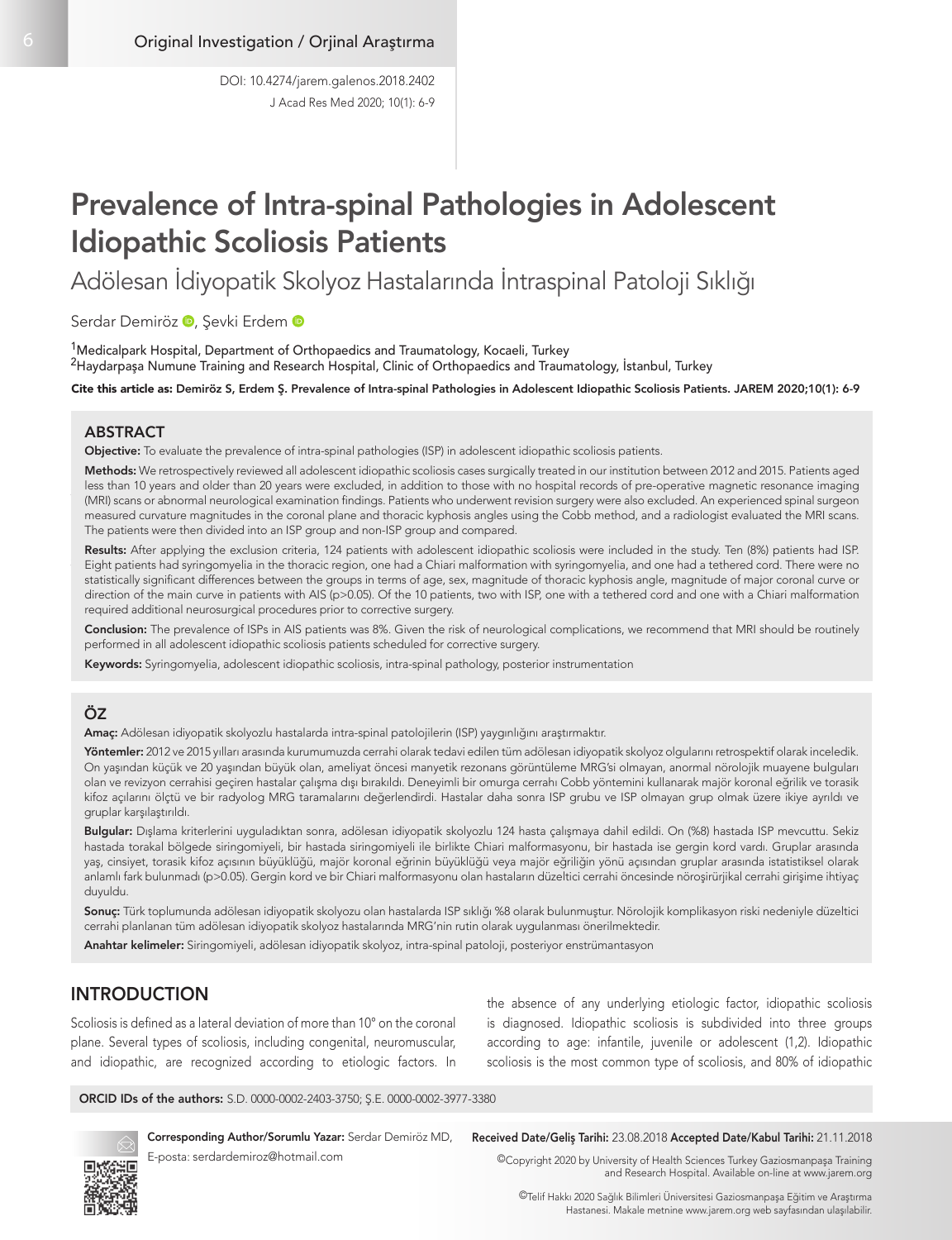scoliosis cases are of adolescent age (3). Posterior instrumentation and fusion with segmental pedicle screw placement are the preferred methods for surgical treatment (3,4). Despite advances in technology and surgical techniques, neurological complications continue to be a major problem in corrective surgery.

According to the literature, magnetic resonance imaging (MRI) should be routinely performed for pre-operative evaluations of spinal corrective surgery for all types of scoliosis, although there is controversy about the need for MRI in AIS. MRI is considered important for several reasons, such as surgical planning, determining the surgical risk and even determining the type of scoliosis. Increased use of MRI has led to the discovery of varying rates of intra-spinal pathologies (ISPs), even in asymptomatic patients. These ISPs include syringomyelia, tethered cords, Arnold-Chiari malformations, diastematomyelia, lipomas, teratomas, dermoids and epidermoid cysts (5,6). The spinal cord may be compressed or tethered during corrective manoeuvres in scoliosis, and the presence of an ISP poses a potentially high post-operative risk of neurological complications in spinal surgery (7) (Figure 1).

The purpose of this study was to evaluate the prevalence of ISPs in AIS patients and to determine whether MRI was necessary for pre-operative evaluation.

## **METHODS**

After obtaining the approval of the local ethics committee, we retrospectively reviewed all AIS cases surgically treated in our institution between 2012 and 2015. Written informed consent, approved by our institutional review board, was obtained from all patient. Indications for surgery were a coronal curvature magnitude greater than 40° and progressive deformity, with no response to conservative treatment. Patients with no hospital records of preoperative MRI scans and plain radiographs were excluded, in addition to those aged more than 20 years and less than 10 years with abnormal neurological examination findings, such as asymmetric abdominal reflexes, and patients who underwent revision surgery. After applying the exclusion criteria, 124 patients with AIS were included in the study. An experienced spinal surgeon measured curvature magnitudes in the coronal plane and thoracic kyphosis angles using the Cobb method. MRI scans, including T1- and T2-



Figure 1. Syringomyelia in thoracic region which may lead to a high postoperative risk of neurological complications in corrective surgery for scoliosis. a) Sagittal section, b) axial section

weighted sagittal, axial, and coronal images, were performed in all patients using a 1.5-Tesla MRI scanner and evaluated by a radiologist. The patients were then divided into an ISP group and non-ISP group and compared according to the age, sex, magnitude of thoracic kyphosis angle, magnitude of major coronal curve and the direction of the main curve.

The same senior surgeon performed the surgery, using the same technique for all patients. Motor evoked potentials and somatosensory evoked potentials were routinely monitored during the surgery. Segmental pedicle screws were placed bilaterally under fluoroscopy, using the free-hand technique (Figure 2). Partial facetectomy was performed at all levels of instrumentation to increase the correction, and the deformity was corrected by the direct rod derotation technique. The amount of correction was increased using compression and distraction manoeuvres. Bone allografts and autografts obtained during screwing were used for fusion after decortication. All the patients were mobilized the day after the surgery.

#### Statistical Analysis

The SPSS, version 19 (SPSS Inc., Chicago, IL) was used. Categorical data were compared using the Fisher's exact test, and continuous data were compared using the Student's t test. A p value of <0.05 was considered to denote statistical significance.

## RESULTS

Of 154 patients, 124 were included in the study. Of these, 27 were males and 97 were females. Their mean age was 15.2 (range: 11-20) years. Ten (8%) patients had ISPs. Eight patients had syringomyelia in the thoracic region, one had a Chiari malformation with syringomyelia, and one had a tethered cord (Table 1).

The mean magnitude of the major coronal curve was 49.9°, and the mean thoracic kyphosis angle was 29.2. In 110 patients, the apex of the major curve was on the right side, and it was on the left side in the other 14 patients. Sixty-three of the deformities were type 1, four were type 2, eight were type 3, one was type 4, thirty-three were type 5, and fifteen were type 6 according to the Lenke classification.



Figure 2. Preoperative and postoperative radiographs of an adolescent idiopathic scoliosis patient who underwent posterior instrumentation and fusion with segmental pedicle screws. a) preoperative anteroposterior view, b) preoperative lateral view, c) postoperative anteroposterior view, d) postoperative lateral view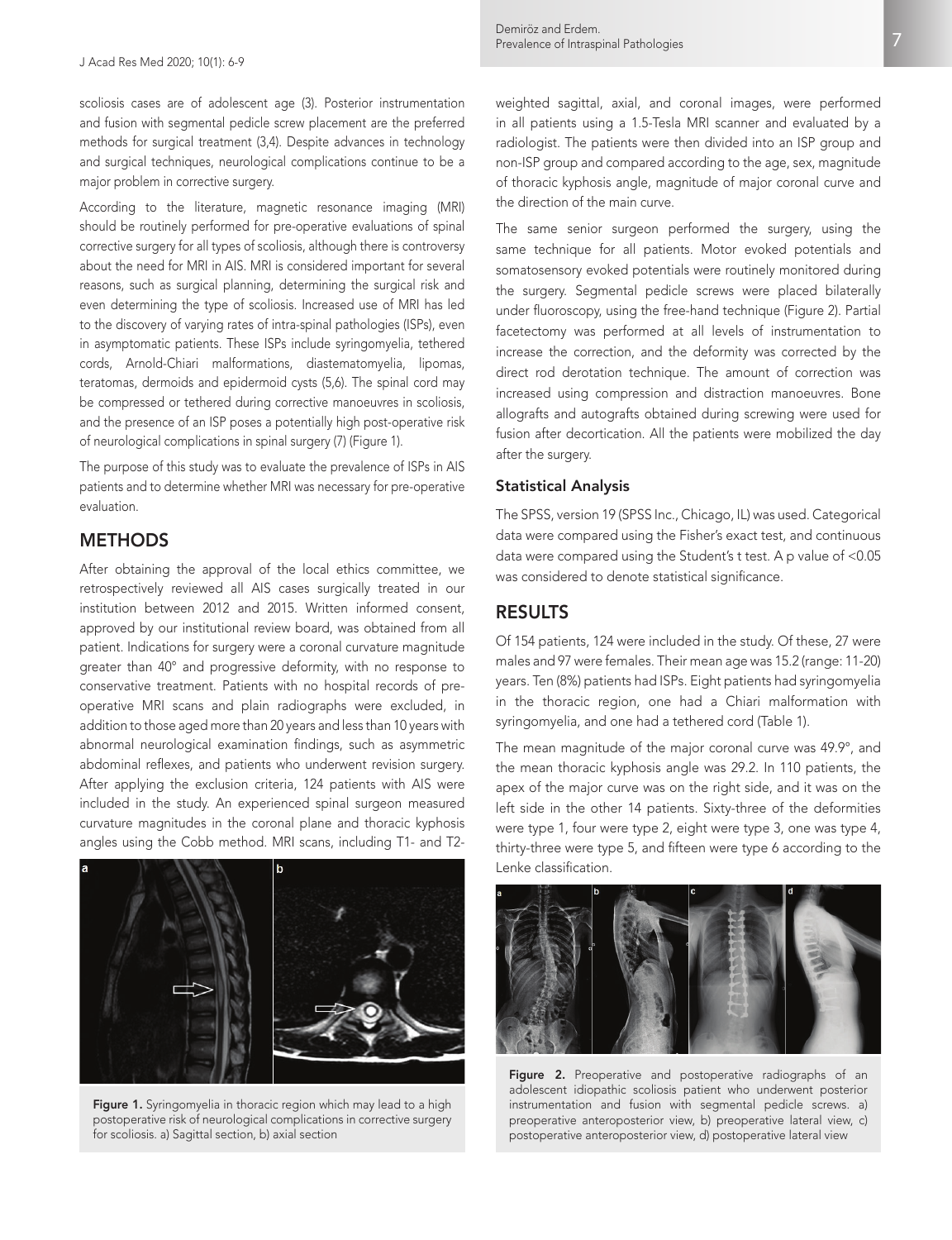J Acad Res Med 2020; 10(1): 6-9

When the two groups were compared, there were no statistically significant differences in age, sex, magnitude of thoracic kyphosis angle or magnitude of major coronal curve in patients with AIS (p>0.05). The direction of the main curve had no effect on the presence of ISPs in AIS patients (p>0.05) (Table 2).

Two of the 10 patients with ISPs required additional neurosurgical procedures prior to corrective surgery due to the presence of a tethered cord and Chiari malformation. Detethering of the cord and decompression of the Chiari malformation were performed by neurosurgeons. Motor evoked potentials and somatosensory evoked potentials were normal throughout the corrective surgery in all the patients. There were no complications in the perioperative period, and none of the patients developed postoperative neurological deficits.

# **DISCUSSION**

In this study, the prevalence of ISPs (syringomyelia, n=8; tethered cord, n=1; Chiari malformation, n=1) in AIS patients was 8% (10/124). Prior to corrective surgery for scoliosis, the patients with the tethered cord and Chiari malformation were operated by neurosurgeons to prevent neurological complications. No neurosurgical intervention was required in eight patients with syringomyelia only.

Previous research demonstrated that ISPs increased the risk of neurological complications after scoliosis surgery (7). Many studies have investigated the prevalence of ISPs in different types of scoliosis (8,9). According to these studies, the prevalence differs markedly, depending on the type of scoliosis. The rate was lower in cases of idiopathic scoliosis, especially among adolescents,

although it was higher in cases that showed rapid progression due to underlying pathologies such as congenital and neuromuscular scoliosis. Although a pre-operative evaluation by MRI is routinely recommended for all types of scoliosis, there is no consensus in the literature regarding the need for a pre-operative MRI evaluation for ISPs in AIS.

Rajasekaran et al. (10) studied 177 patients younger than 21 years. They divided the patients into three groups according to the type of scoliosis: congenital scoliosis, presumed idiopathic scoliosis, and scoliosis secondary to neurofibramatosis and neuromuscular and connective tissue disorders. They reported a prevalence of ISPs as 35% in congenital scoliosis, 16% in idiopathic scoliosis and 22% in scoliosis associated with neurofibramatosis, neuromuscular and connective tissue disorders. When they examined the subgroups of idiopathic scoliosis, the prevalence of ISPs was 14% in adolescents, 27% in juveniles and 25% in infants. In their study, young age, abnormal neurological findings and thoracic kyphosis were associated with ISPs. They recommended routine use of MRI for pre-operative evaluations in these patients.

Singhal et al. (11) retrospectively examined 206 idiopathic scoliosis patients who underwent deformity correction. Without subdividing the patient group according to age, 20 (9.7%) of the patients had ISPs (a syrinx only, n=7; a syrinx with a Chiari type 1 malformation, n=4; a Chiari malformation only, n=4; a tethered cord,  $n=2$ ; a split spinal cord,  $n=1$ ; an intra-spinal tumour,  $n=1$ ; and an arteriovenous fistula, n=21. All the patients with ISPs underwent an evaluation by a neurosurgeon as part of preoperative planning. Eleven of 20 patients required a neurosurgical intervention prior to corrective surgery. Given the high number of patients requiring surgical interventions (11/20), Singhal et al. (11)

| Table 1. Demographics of patients with an abnormal magnetic resonance imaging |     |     |               |        |                      |                      |  |  |  |  |
|-------------------------------------------------------------------------------|-----|-----|---------------|--------|----------------------|----------------------|--|--|--|--|
|                                                                               | Age | Sex | Pathology     | Lenke  | Main curve direction | Main curve magnitude |  |  |  |  |
|                                                                               | 18  | F   | Syringomyelia | Type 5 | Right                | 46                   |  |  |  |  |
| $\overline{2}$                                                                | 18  | F   | Syringomyelia | Type 6 | Right                | 44                   |  |  |  |  |
| 3                                                                             | 14  | M   | Syringomyelia | Type 1 | Right                | 52                   |  |  |  |  |
| $\overline{4}$                                                                | 12  | F   | Tethered cord | Type 1 | Right                | 53                   |  |  |  |  |
| 5                                                                             | 15  | F   | Syringomyelia | Type 6 | Right                | 46                   |  |  |  |  |
| 6                                                                             | 16  | F   | Syringomyelia | Type 5 | Right                | 42                   |  |  |  |  |
|                                                                               | 17  | F   | Syringomyelia | Type 6 | Right                | 50                   |  |  |  |  |
| 8                                                                             | 18  | F   | Syringomyelia | Type 1 | Right                | 40                   |  |  |  |  |
| 9                                                                             | 12  | F   | Syringoöyelia | Type 1 | Right                | 47                   |  |  |  |  |
| 10                                                                            | 14  | F   | Chiari type 1 | Type 1 | Right                | 60                   |  |  |  |  |
| _ _ _ _ _ _                                                                   |     |     |               |        |                      |                      |  |  |  |  |

F: female, M: male

| Table 2. Demographic comparison of patients with normal and abnormal magnetic resonance imaging findings                                     |                |                                    |                               |                                    |                                    |  |  |  |  |
|----------------------------------------------------------------------------------------------------------------------------------------------|----------------|------------------------------------|-------------------------------|------------------------------------|------------------------------------|--|--|--|--|
|                                                                                                                                              | Sex            | Age                                | Direction of major curve      | Major curve cobb angle             | Thoracic kyphosis angle            |  |  |  |  |
| Non-ISP group                                                                                                                                | M: 26<br>F: 88 | $15.25 \pm 0.57$<br>(range: 11-20) | Left: 14<br><b>Right: 100</b> | $50.16 \pm 0.96$<br>(range: 38-98) | $29.58 \pm 0.99$<br>(range: 12-68) |  |  |  |  |
| ISP group                                                                                                                                    | M: 1<br>F: 9   | $15.40 \pm 0.17$<br>(range: 12-18) | Left: 0<br>Right: 10          | 48.00±1.86<br>(range: 40-60)       | $25.20 \pm 2.40$<br>range: 15-42   |  |  |  |  |
| P                                                                                                                                            | 0.689          | 0.616                              | 0.602                         | 0.516                              | 0.205                              |  |  |  |  |
| $\mathbf{A}$ and $\mathbf{A}$ and $\mathbf{A}$ and $\mathbf{A}$ and $\mathbf{A}$ and $\mathbf{A}$ and $\mathbf{A}$ and $\mathbf{A}$<br>10011 |                |                                    |                               |                                    |                                    |  |  |  |  |

ISP: Intra-spinal pathologies M: male, F: female